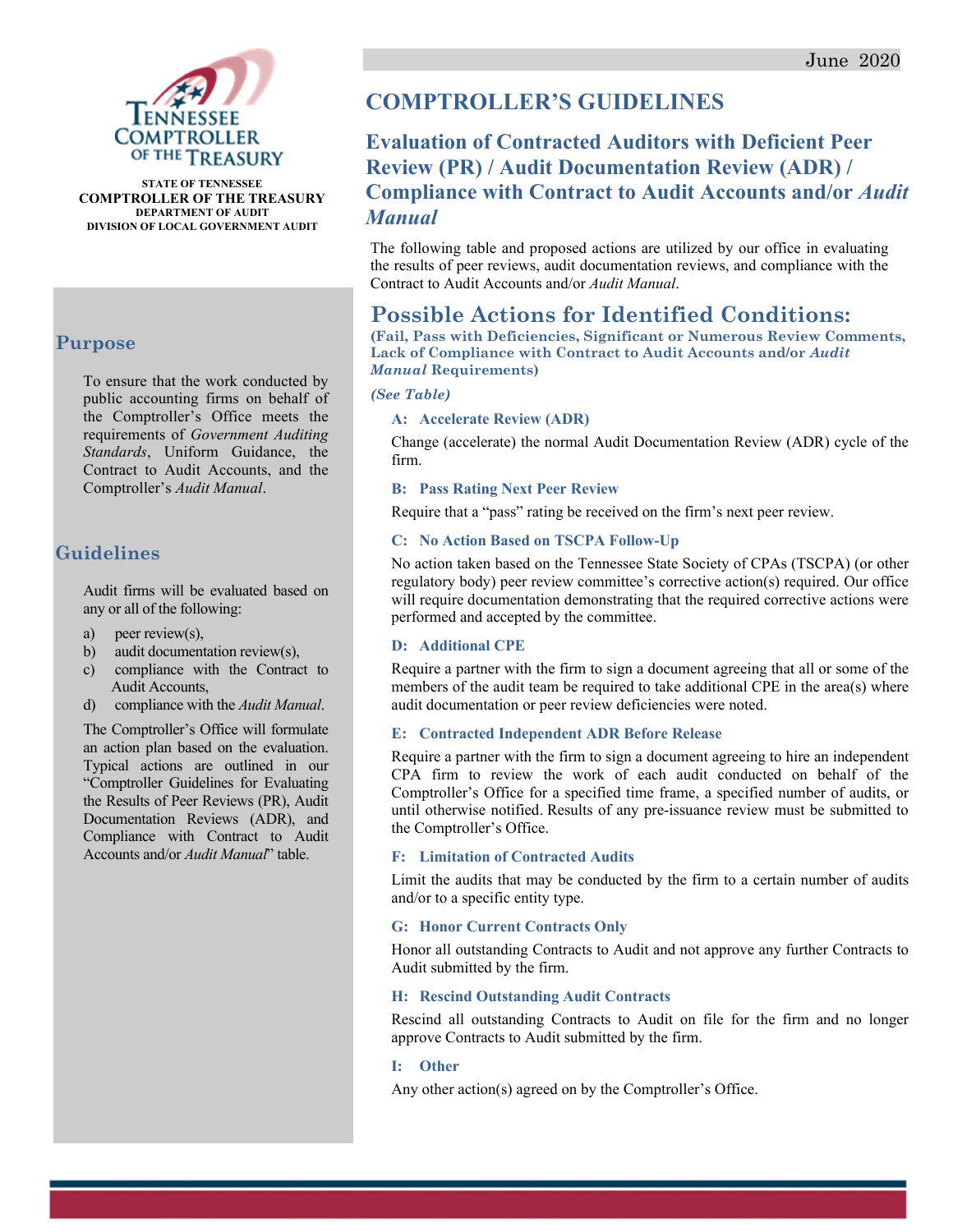## **Table: Comptroller Guidelines for Evaluating the Results of Peer Reviews (PR), Audit Documentation Reviews (ADR), and Compliance with Contract to Audit Accounts and/or** *Audit Manual*

| Possible Action Can Be Any Marked Action Below or a Combination of Marked Actions    |                                                      |                                                                         |                                                                               |                                       |                                                                            |                                                                     |                                                                  |                                                                                |                                |  |
|--------------------------------------------------------------------------------------|------------------------------------------------------|-------------------------------------------------------------------------|-------------------------------------------------------------------------------|---------------------------------------|----------------------------------------------------------------------------|---------------------------------------------------------------------|------------------------------------------------------------------|--------------------------------------------------------------------------------|--------------------------------|--|
| <b>Condition/Possible Action</b>                                                     | $A$ :<br><b>Accelerate</b><br><b>Review</b><br>(ADR) | B:<br><b>Pass</b><br><b>Rating</b><br><b>Next Peer</b><br><b>Review</b> | C:<br><b>No Action</b><br><b>Based on</b><br><b>TSCPA</b><br><b>Follow-Up</b> | D:<br><b>Additional</b><br><b>CPE</b> | E:<br><b>Contracted</b><br>Independent<br><b>ADR Before</b><br>Release (1) | F:<br><b>Limitation</b><br>of<br><b>Contracted</b><br><b>Audits</b> | G:<br><b>Honor</b><br><b>Current</b><br><b>Contracts</b><br>Only | H:<br><b>Rescind</b><br><b>Outstanding</b><br><b>Audit</b><br><b>Contracts</b> | $\mathbf{I}$ :<br><b>Other</b> |  |
| <b>Peer Reviews (PR)</b>                                                             |                                                      |                                                                         |                                                                               |                                       |                                                                            |                                                                     |                                                                  |                                                                                |                                |  |
| Fail rating                                                                          | X                                                    | $\boldsymbol{\mathrm{X}}$                                               | $\mathbf X$                                                                   | $\mathbf X$                           | $\mathbf X$                                                                | $\mathbf X$                                                         | $\mathbf X$                                                      |                                                                                | $\mathbf X$                    |  |
| Fail rating - two consecutive<br>cycles                                              |                                                      |                                                                         |                                                                               |                                       |                                                                            |                                                                     |                                                                  | $\mathbf{X}$                                                                   | X                              |  |
| Pass with deficiencies - two<br>consecutive cycles                                   | X                                                    | X                                                                       | X                                                                             | $\mathbf X$                           | X                                                                          | X                                                                   | $\mathbf X$                                                      |                                                                                | X                              |  |
| Pass with deficiencies - prior<br>review had a fail rating                           | $\mathbf X$                                          | X                                                                       | X                                                                             | $\mathbf X$                           | $\boldsymbol{X}$                                                           | $\boldsymbol{X}$                                                    | $\mathbf X$                                                      |                                                                                | X                              |  |
|                                                                                      |                                                      |                                                                         |                                                                               |                                       |                                                                            |                                                                     |                                                                  |                                                                                |                                |  |
| <b>Comptroller Audit Documentation Reviews (ADR)</b>                                 |                                                      |                                                                         |                                                                               |                                       |                                                                            |                                                                     |                                                                  |                                                                                |                                |  |
| Significant comments (while<br>firm is on a normal review<br>cycle)                  | $\mathbf X$                                          |                                                                         |                                                                               |                                       |                                                                            |                                                                     |                                                                  |                                                                                | $\mathbf X$                    |  |
| Significant comments (while<br>firm is on an accelerated<br>review cycle)            | X                                                    |                                                                         |                                                                               | X                                     | X                                                                          | $\mathbf X$                                                         | X                                                                |                                                                                | X                              |  |
| Numerous significant<br>comments (while firm is on a<br>normal review cycle)         |                                                      |                                                                         |                                                                               | $\mathbf X$                           | X                                                                          | X                                                                   | X                                                                |                                                                                | $\mathbf X$                    |  |
| Numerous significant<br>comments (while firm is on<br>review before release process) |                                                      |                                                                         |                                                                               |                                       |                                                                            |                                                                     | X                                                                | $\mathbf{X}$                                                                   | X                              |  |
|                                                                                      |                                                      |                                                                         |                                                                               |                                       |                                                                            |                                                                     |                                                                  |                                                                                |                                |  |
| <b>Other</b>                                                                         |                                                      |                                                                         |                                                                               |                                       |                                                                            |                                                                     |                                                                  |                                                                                |                                |  |
| Receive significant<br>comment(s) from Independent<br>CPA Firm ADR before release    | X                                                    |                                                                         |                                                                               | $\mathbf X$                           | $\mathbf X$                                                                | $\mathbf X$                                                         | $\mathbf X$                                                      |                                                                                | X                              |  |
|                                                                                      |                                                      |                                                                         |                                                                               |                                       |                                                                            |                                                                     |                                                                  |                                                                                |                                |  |